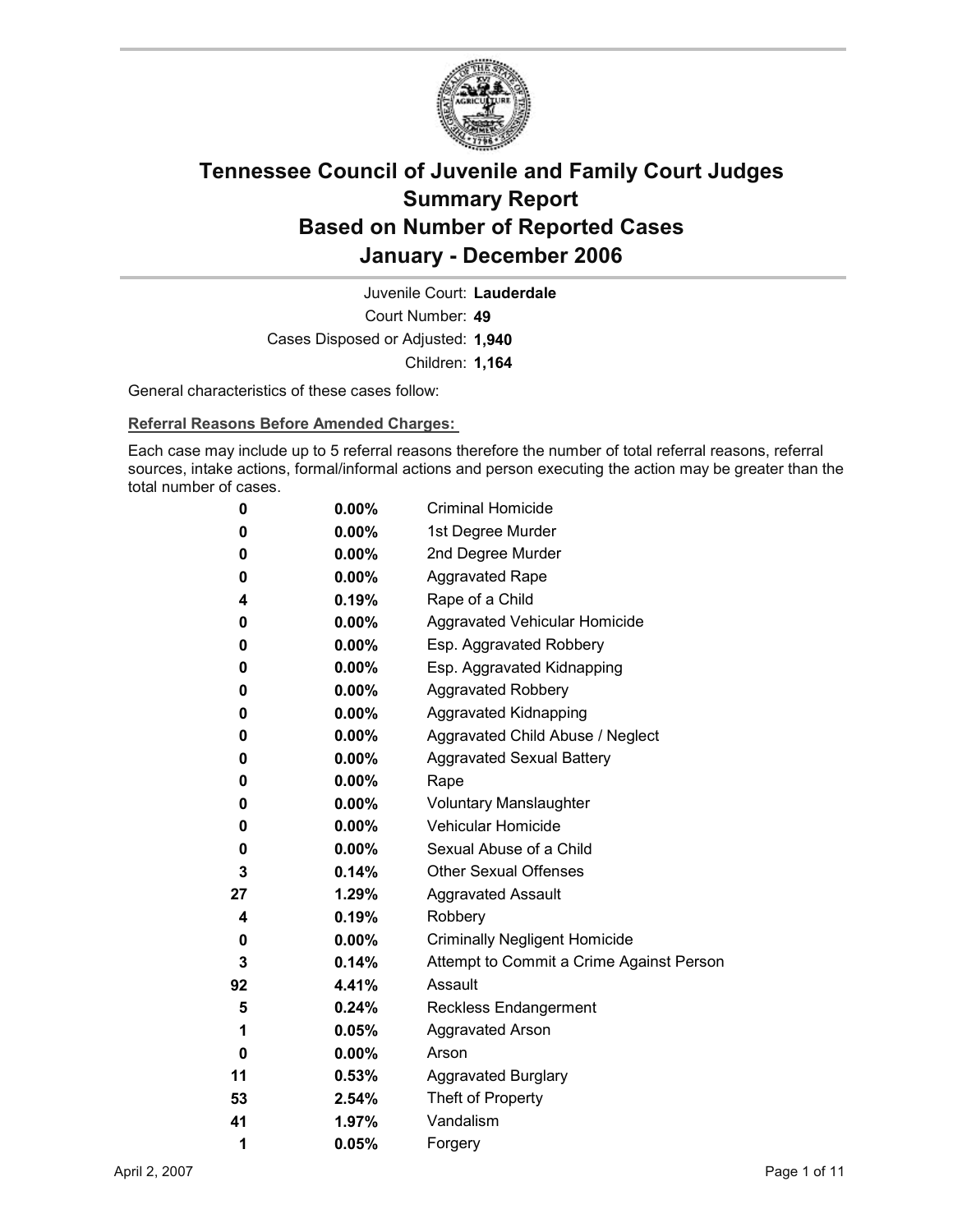

Court Number: **49** Juvenile Court: **Lauderdale** Cases Disposed or Adjusted: **1,940**

Children: **1,164**

### **Referral Reasons Before Amended Charges:**

Each case may include up to 5 referral reasons therefore the number of total referral reasons, referral sources, intake actions, formal/informal actions and person executing the action may be greater than the total number of cases.

| 0  | 0.00%    | <b>Worthless Checks</b>                                     |
|----|----------|-------------------------------------------------------------|
| 0  | 0.00%    | Illegal Possession / Fraudulent Use of Credit / Debit Cards |
| 14 | 0.67%    | <b>Burglary</b>                                             |
| 3  | 0.14%    | Unauthorized Use of a Vehicle                               |
| 3  | 0.14%    | <b>Cruelty to Animals</b>                                   |
| 0  | $0.00\%$ | Sale of Controlled Substances                               |
| 5  | 0.24%    | <b>Other Drug Offenses</b>                                  |
| 19 | 0.91%    | <b>Possession of Controlled Substances</b>                  |
| 0  | 0.00%    | <b>Criminal Attempt</b>                                     |
| 5  | 0.24%    | Carrying Weapons on School Property                         |
| 6  | 0.29%    | Unlawful Carrying / Possession of a Weapon                  |
| 5  | 0.24%    | <b>Evading Arrest</b>                                       |
| 0  | 0.00%    | Escape                                                      |
| 0  | $0.00\%$ | Driving Under Influence (DUI)                               |
| 18 | 0.86%    | Possession / Consumption of Alcohol                         |
| 10 | 0.48%    | Resisting Stop, Frisk, Halt, Arrest or Search               |
| 0  | $0.00\%$ | <b>Aggravated Criminal Trespass</b>                         |
| 15 | 0.72%    | Harassment                                                  |
| 6  | 0.29%    | Failure to Appear                                           |
| 4  | 0.19%    | Filing a False Police Report                                |
| 1  | 0.05%    | Criminal Impersonation                                      |
| 98 | 4.70%    | <b>Disorderly Conduct</b>                                   |
| 14 | 0.67%    | <b>Criminal Trespass</b>                                    |
| 0  | 0.00%    | <b>Public Intoxication</b>                                  |
| 0  | $0.00\%$ | Gambling                                                    |
| 76 | 3.65%    | <b>Traffic</b>                                              |
| 0  | 0.00%    | Local Ordinances                                            |
| 0  | $0.00\%$ | Violation of Wildlife Regulations                           |
| 0  | $0.00\%$ | Contempt of Court                                           |
| 86 | 4.12%    | <b>Violation of Probation</b>                               |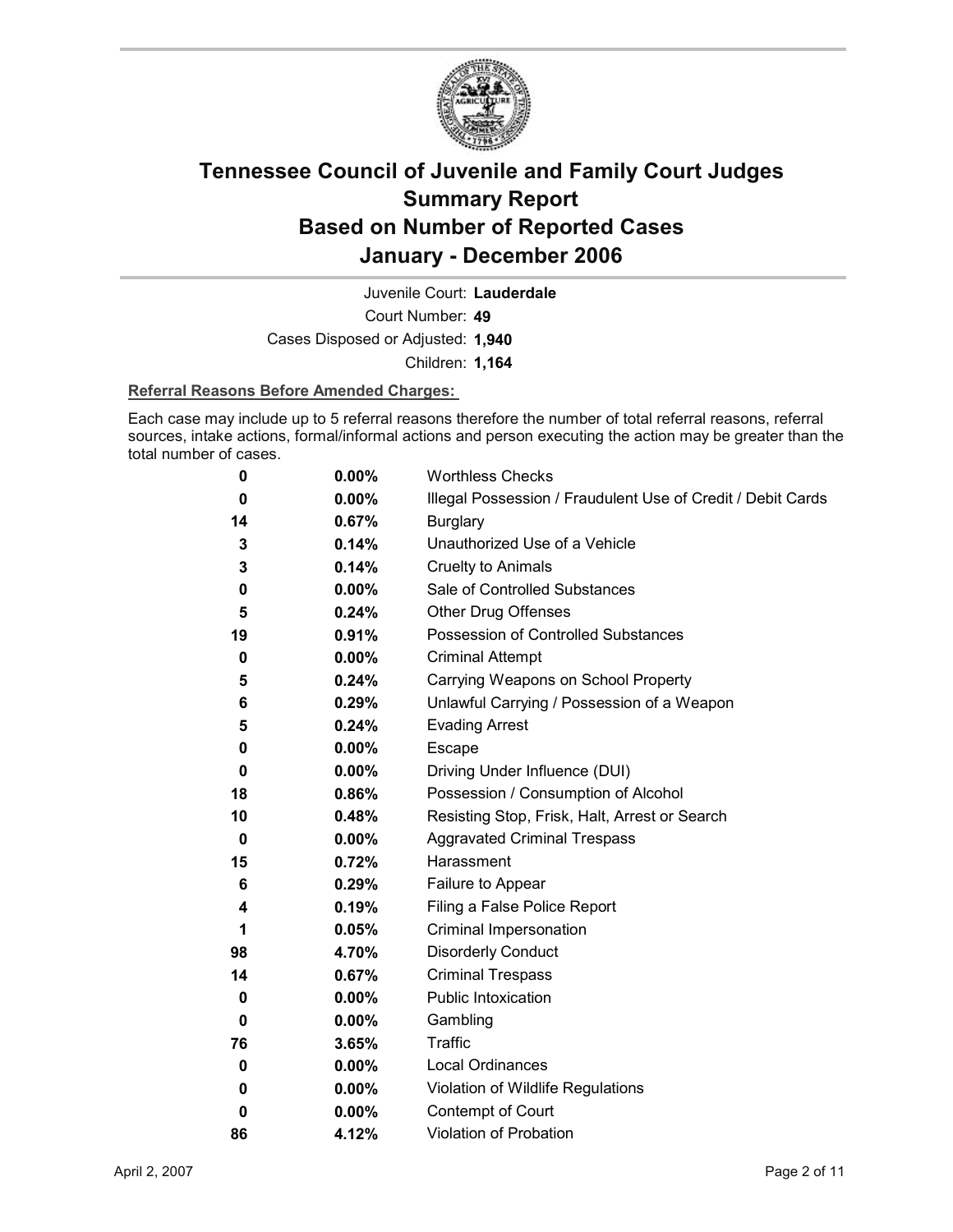

Court Number: **49** Juvenile Court: **Lauderdale** Cases Disposed or Adjusted: **1,940** Children: **1,164**

### **Referral Reasons Before Amended Charges:**

Each case may include up to 5 referral reasons therefore the number of total referral reasons, referral sources, intake actions, formal/informal actions and person executing the action may be greater than the total number of cases.

| $\overline{7}$ | 0.34%    | Violation of Aftercare                |
|----------------|----------|---------------------------------------|
| 92             | 4.41%    | <b>Unruly Behavior</b>                |
| 101            | 4.84%    | Truancy                               |
| 8              | 0.38%    | In-State Runaway                      |
| 0              | 0.00%    | Out-of-State Runaway                  |
| 8              | 0.38%    | Possession of Tobacco Products        |
| 1              | 0.05%    | Violation of a Valid Court Order      |
| 8              | 0.38%    | Violation of Curfew                   |
| 0              | 0.00%    | Sexually Abused Child                 |
| 0              | 0.00%    | <b>Physically Abused Child</b>        |
| 224            | 10.74%   | Dependency / Neglect                  |
| 4              | 0.19%    | <b>Termination of Parental Rights</b> |
| 0              | 0.00%    | Violation of Pretrial Diversion       |
| 0              | 0.00%    | Violation of Informal Adjustment      |
| 0              | 0.00%    | <b>Judicial Review</b>                |
| 0              | 0.00%    | <b>Administrative Review</b>          |
| 0              | $0.00\%$ | <b>Foster Care Review</b>             |
| 54             | 2.59%    | Custody                               |
| 0              | 0.00%    | Visitation                            |
| 62             | 2.97%    | Paternity / Legitimation              |
| 744            | 35.68%   | <b>Child Support</b>                  |
| 0              | $0.00\%$ | <b>Request for Medical Treatment</b>  |
| 0              | 0.00%    | <b>Consent to Marry</b>               |
| 139            | 6.67%    | Other                                 |
| 2,085          | 100.00%  | <b>Total Referrals</b>                |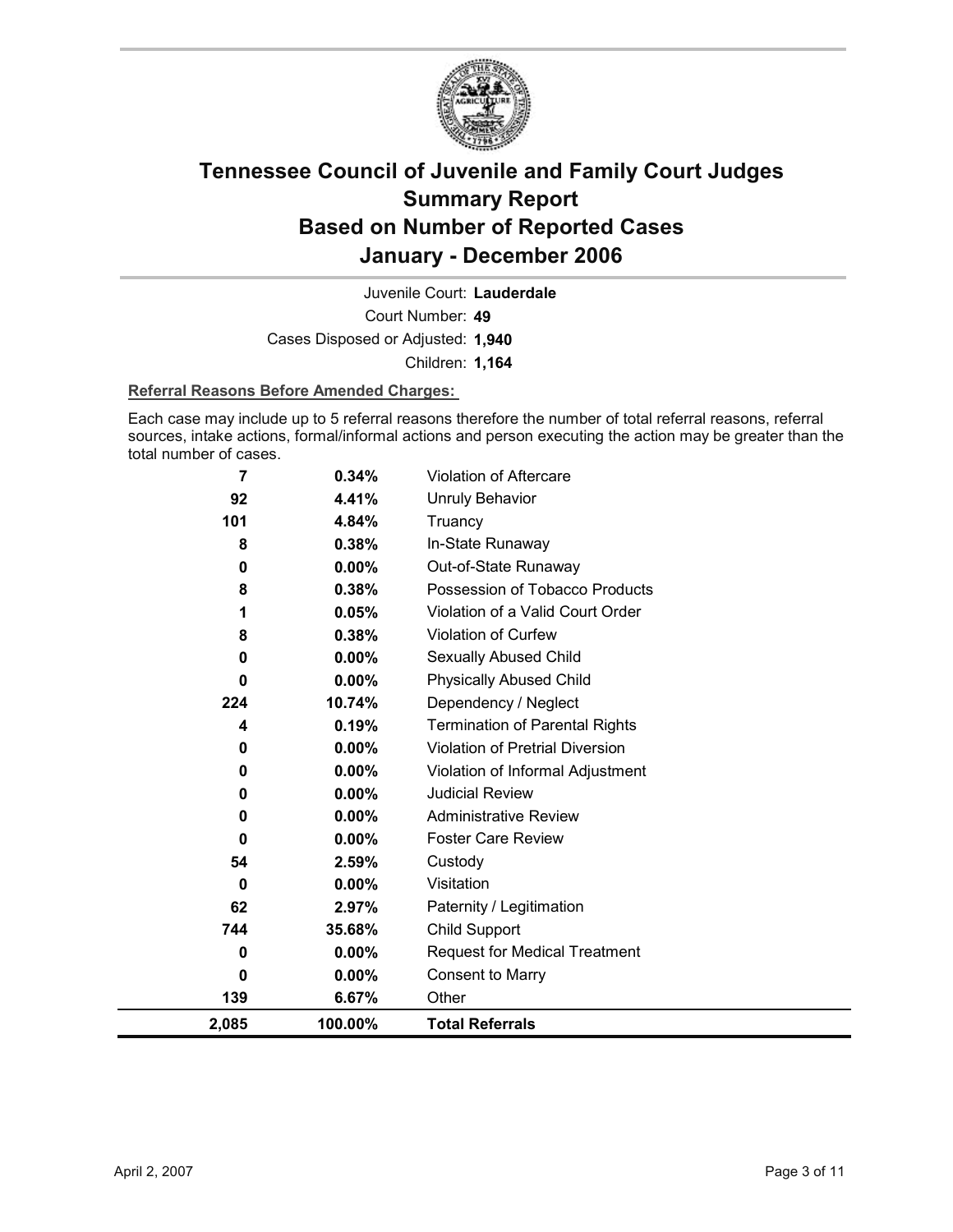

|                             |                                   | Juvenile Court: Lauderdale        |  |  |  |
|-----------------------------|-----------------------------------|-----------------------------------|--|--|--|
| Court Number: 49            |                                   |                                   |  |  |  |
|                             | Cases Disposed or Adjusted: 1,940 |                                   |  |  |  |
|                             |                                   | Children: 1,164                   |  |  |  |
| <b>Referral Sources: 1</b>  |                                   |                                   |  |  |  |
| 403                         | 19.33%                            | Law Enforcement                   |  |  |  |
| 772                         | 37.03%                            | Parents                           |  |  |  |
| 104                         | 4.99%                             | <b>Relatives</b>                  |  |  |  |
| $\mathbf 0$                 | 0.00%                             | Self                              |  |  |  |
| 146                         | 7.00%                             | School                            |  |  |  |
| $\bf{0}$                    | 0.00%                             | <b>CSA</b>                        |  |  |  |
| 244                         | 11.70%                            | <b>DCS</b>                        |  |  |  |
| $\bf{0}$                    | 0.00%                             | Other State Department            |  |  |  |
| $\bf{0}$                    | 0.00%                             | <b>District Attorney's Office</b> |  |  |  |
| 220                         | 10.55%                            | <b>Court Staff</b>                |  |  |  |
| 0                           | 0.00%                             | Social Agency                     |  |  |  |
| 8                           | 0.38%                             | <b>Other Court</b>                |  |  |  |
| 116                         | 5.56%                             | Victim                            |  |  |  |
| 0                           | 0.00%                             | Child & Parent                    |  |  |  |
| $\bf{0}$                    | 0.00%                             | Hospital                          |  |  |  |
| 0                           | 0.00%                             | Unknown                           |  |  |  |
| 72                          | 3.45%                             | Other                             |  |  |  |
| 2,085                       | 100.00%                           | <b>Total Referral Sources</b>     |  |  |  |
| Age of Child at Referral: 2 |                                   |                                   |  |  |  |
| 502                         | Ages 10 and Under<br>43.13%       |                                   |  |  |  |
| 11 A                        | $Q = 7Q$                          | $\Delta$ ges 11 through 12        |  |  |  |

| 1.164 | 100.00%  | <b>Total Child Count</b>    |
|-------|----------|-----------------------------|
| 0     | $0.00\%$ | Unknown / Not Reported      |
| 31    | 2.66%    | Ages 19 and Over            |
| 147   | 12.63%   | Ages 17 through 18          |
| 219   | 18.81%   | Ages 15 through 16          |
| 151   | 12.97%   | Ages 13 through 14          |
| 114   | 9.79%    | Ages 11 through 12          |
| ---   | TV.IV/U  | $1.900$ TV and Only $1.001$ |

 $1$  If different than number of Referral Reasons (2085), verify accuracy of your court's data.

<sup>2</sup> One child could be counted in multiple categories, verify accuracy of your court's data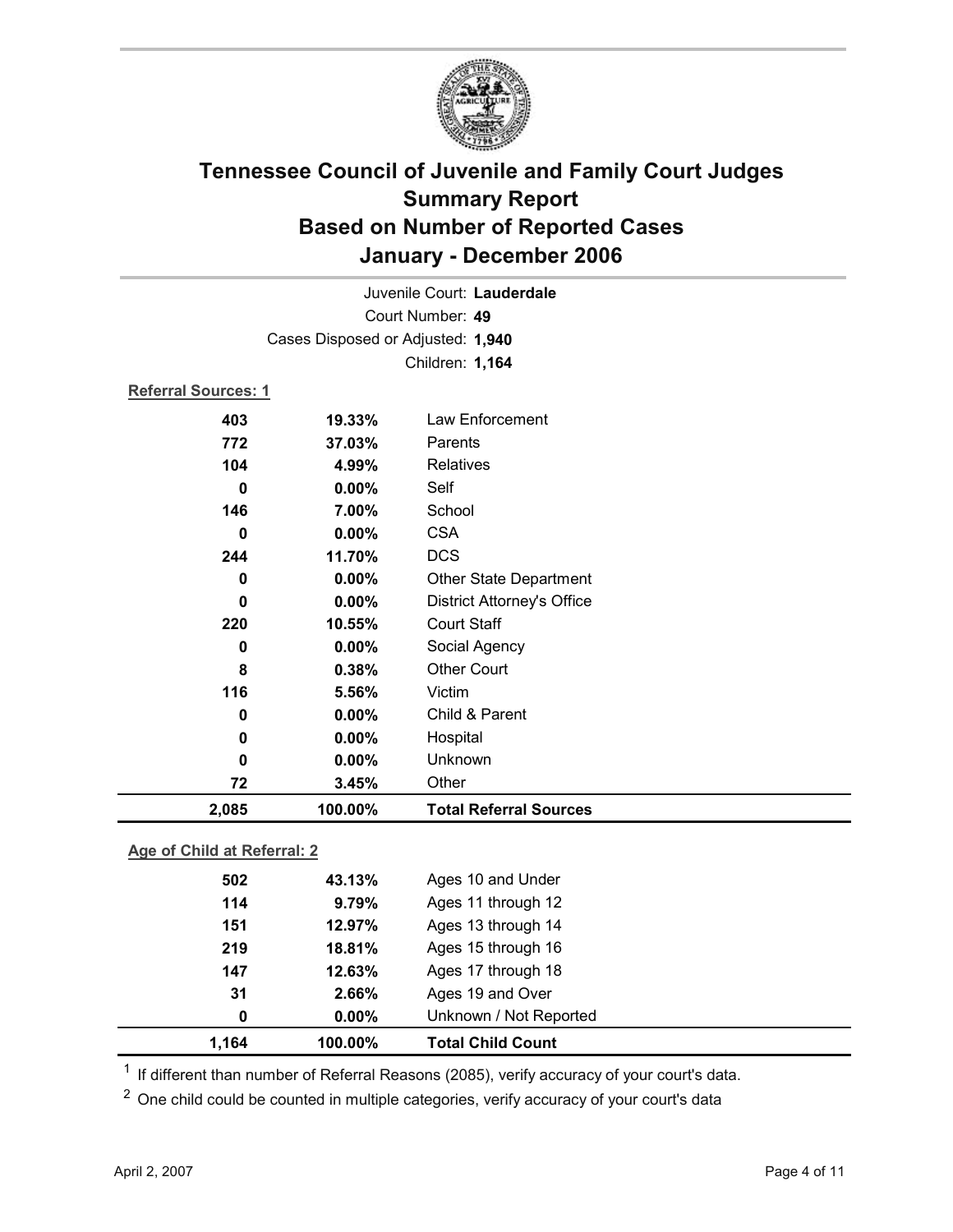

| Juvenile Court: Lauderdale              |                                   |                          |  |  |  |
|-----------------------------------------|-----------------------------------|--------------------------|--|--|--|
| Court Number: 49                        |                                   |                          |  |  |  |
|                                         | Cases Disposed or Adjusted: 1,940 |                          |  |  |  |
|                                         | Children: 1,164                   |                          |  |  |  |
| Sex of Child: 1                         |                                   |                          |  |  |  |
| 606                                     | 52.06%                            | Male                     |  |  |  |
| 558                                     | 47.94%                            | Female                   |  |  |  |
| $\bf{0}$                                | 0.00%                             | Unknown                  |  |  |  |
| 1,164                                   | 100.00%                           | <b>Total Child Count</b> |  |  |  |
| Race of Child: 1                        |                                   |                          |  |  |  |
| 488                                     | 41.92%                            | White                    |  |  |  |
| 641                                     | 55.07%                            | African American         |  |  |  |
| 12                                      | 1.03%                             | <b>Native American</b>   |  |  |  |
| 0                                       | 0.00%                             | Asian                    |  |  |  |
| 15                                      | 1.29%                             | Mixed                    |  |  |  |
| 8                                       | 0.69%                             | Unknown                  |  |  |  |
| 1,164                                   | 100.00%                           | <b>Total Child Count</b> |  |  |  |
| <b>Hispanic Origin: 1</b>               |                                   |                          |  |  |  |
| $\overline{7}$                          | 0.60%                             | Yes                      |  |  |  |
| 1,155                                   | 99.23%                            | No                       |  |  |  |
| $\mathbf 2$                             | 0.17%                             | Unknown                  |  |  |  |
| 1,164                                   | 100.00%                           | <b>Total Child Count</b> |  |  |  |
| <b>School Enrollment of Children: 1</b> |                                   |                          |  |  |  |
| 847                                     | 72.77%                            | Yes                      |  |  |  |
| 313                                     | 26.89%                            | No                       |  |  |  |
| $\overline{\mathbf{4}}$                 | 0.34%                             | Unknown                  |  |  |  |
| 1,164                                   | 100.00%                           | <b>Total Child Count</b> |  |  |  |

 $1$  One child could be counted in multiple categories, verify accuracy of your court's data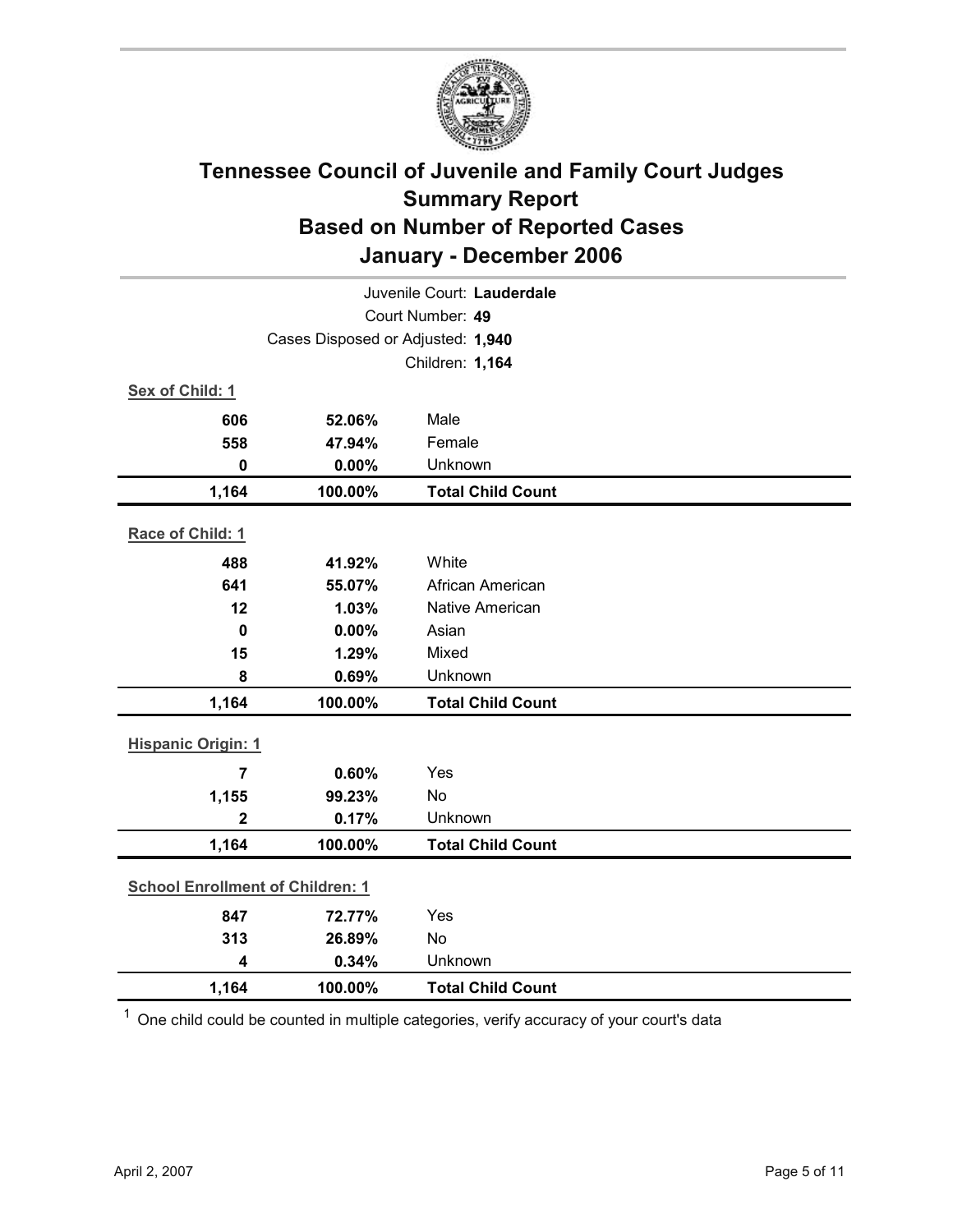

Court Number: **49** Juvenile Court: **Lauderdale** Cases Disposed or Adjusted: **1,940** Children: **1,164**

**Living Arrangement of Child at Time of Referral: 1**

| 1,164 | 100.00%  | <b>Total Child Count</b>     |  |
|-------|----------|------------------------------|--|
| 2     | 0.17%    | Other                        |  |
| 1     | 0.09%    | Unknown                      |  |
| 28    | 2.41%    | Independent                  |  |
| 0     | $0.00\%$ | In an Institution            |  |
| 0     | $0.00\%$ | In a Residential Center      |  |
| 30    | 2.58%    | In a Group Home              |  |
| 51    | 4.38%    | With Foster Family           |  |
| 0     | $0.00\%$ | <b>With Adoptive Parents</b> |  |
| 146   | 12.54%   | <b>With Relatives</b>        |  |
| 47    | 4.04%    | With Father                  |  |
| 730   | 62.71%   | With Mother                  |  |
| 28    | 2.41%    | With Mother and Stepfather   |  |
| 13    | 1.12%    | With Father and Stepmother   |  |
| 88    | 7.56%    | With Both Biological Parents |  |
|       |          |                              |  |

### **Type of Detention: 2**

| 1,940 | 100.00%  | <b>Total Detention Count</b> |  |
|-------|----------|------------------------------|--|
| 0     | $0.00\%$ | Other                        |  |
| 1,848 | 95.26%   | Does Not Apply               |  |
| 0     | $0.00\%$ | <b>Unknown</b>               |  |
| 43    | 2.22%    | <b>Psychiatric Hospital</b>  |  |
| 1     | 0.05%    | Jail - No Separation         |  |
| 0     | $0.00\%$ | Jail - Partial Separation    |  |
| 3     | 0.15%    | Jail - Complete Separation   |  |
| 45    | 2.32%    | Juvenile Detention Facility  |  |
| 0     | $0.00\%$ | Non-Secure Placement         |  |
|       |          |                              |  |

 $<sup>1</sup>$  One child could be counted in multiple categories, verify accuracy of your court's data</sup>

 $2$  If different than number of Cases (1940) verify accuracy of your court's data.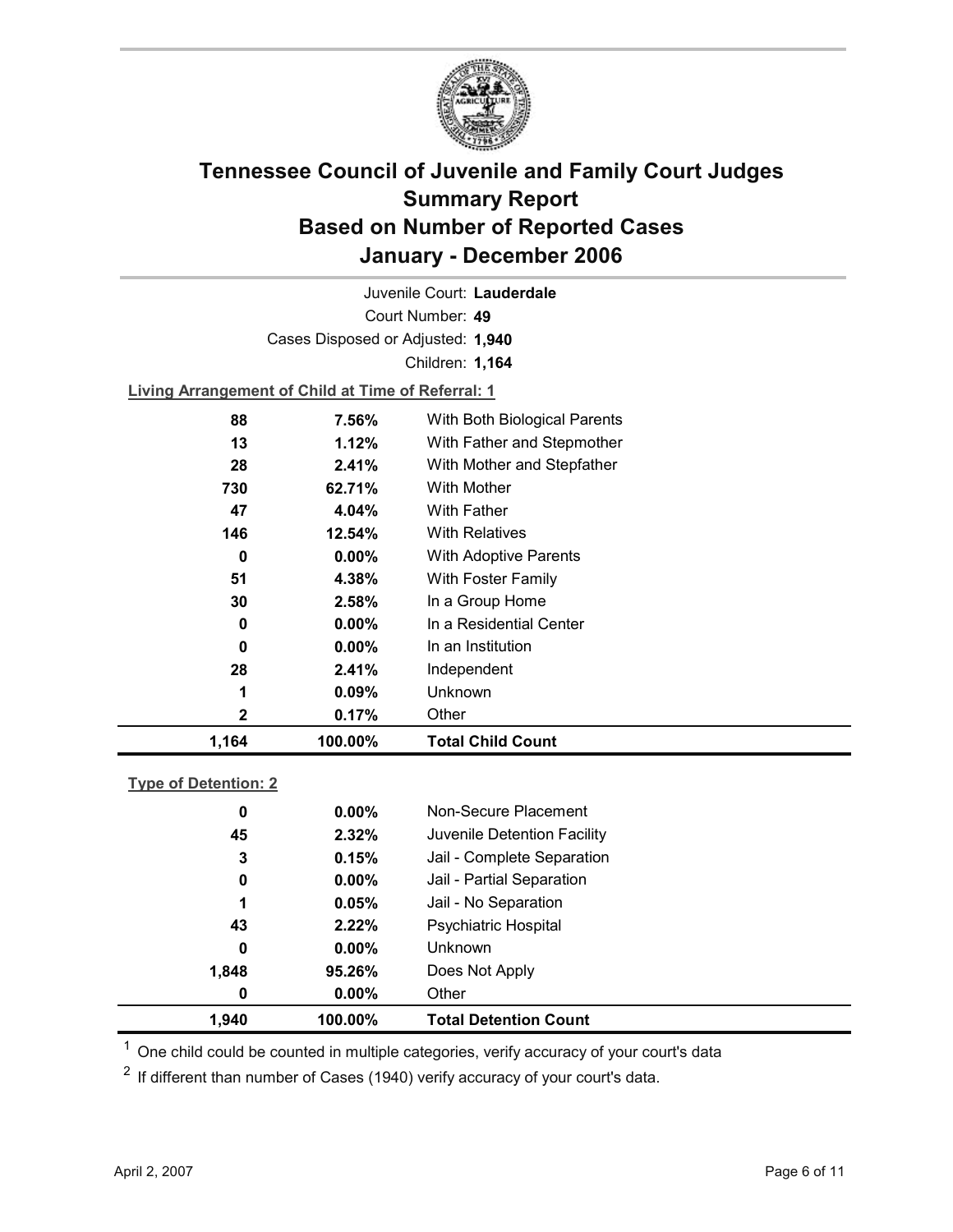

| Juvenile Court: Lauderdale |                                                    |                                      |  |  |
|----------------------------|----------------------------------------------------|--------------------------------------|--|--|
| Court Number: 49           |                                                    |                                      |  |  |
|                            | Cases Disposed or Adjusted: 1,940                  |                                      |  |  |
|                            |                                                    | Children: 1,164                      |  |  |
|                            | <b>Placement After Secure Detention Hearing: 1</b> |                                      |  |  |
| 53                         | 2.73%                                              | Returned to Prior Living Arrangement |  |  |
| 0                          | $0.00\%$                                           | Juvenile Detention Facility          |  |  |
| 0                          | 0.00%                                              | Jail                                 |  |  |
| 26                         | 1.34%                                              | Shelter / Group Home                 |  |  |
| 4                          | 0.21%                                              | <b>Foster Family Home</b>            |  |  |
| 1                          | 0.05%                                              | <b>Psychiatric Hospital</b>          |  |  |
| 0                          | 0.00%                                              | Unknown / Not Reported               |  |  |
| 1,847                      | 95.21%                                             | Does Not Apply                       |  |  |
| 9                          | 0.46%                                              | Other                                |  |  |
|                            |                                                    |                                      |  |  |
| 1,940                      | 100.00%                                            | <b>Total Placement Count</b>         |  |  |
|                            |                                                    |                                      |  |  |
| <b>Intake Actions: 2</b>   |                                                    |                                      |  |  |
| 1,899                      | 91.08%                                             | <b>Petition Filed</b>                |  |  |
| 110                        | 5.28%                                              | <b>Motion Filed</b>                  |  |  |
| 72                         | 3.45%                                              | <b>Citation Processed</b>            |  |  |
| 0                          | 0.00%                                              | Notification of Paternity Processed  |  |  |
| 0                          | 0.00%                                              | Scheduling of Judicial Review        |  |  |
| 0                          | 0.00%                                              | Scheduling of Administrative Review  |  |  |
| 0                          | $0.00\%$                                           | Scheduling of Foster Care Review     |  |  |
| 0                          | 0.00%                                              | <b>Unknown</b>                       |  |  |
| 0                          | 0.00%                                              | Does Not Apply                       |  |  |
| 4<br>2,085                 | 0.19%<br>100.00%                                   | Other<br><b>Total Intake Count</b>   |  |  |

 $1$  If different than number of Cases (1940) verify accuracy of your court's data.

 $2$  If different than number of Referral Reasons (2085), verify accuracy of your court's data.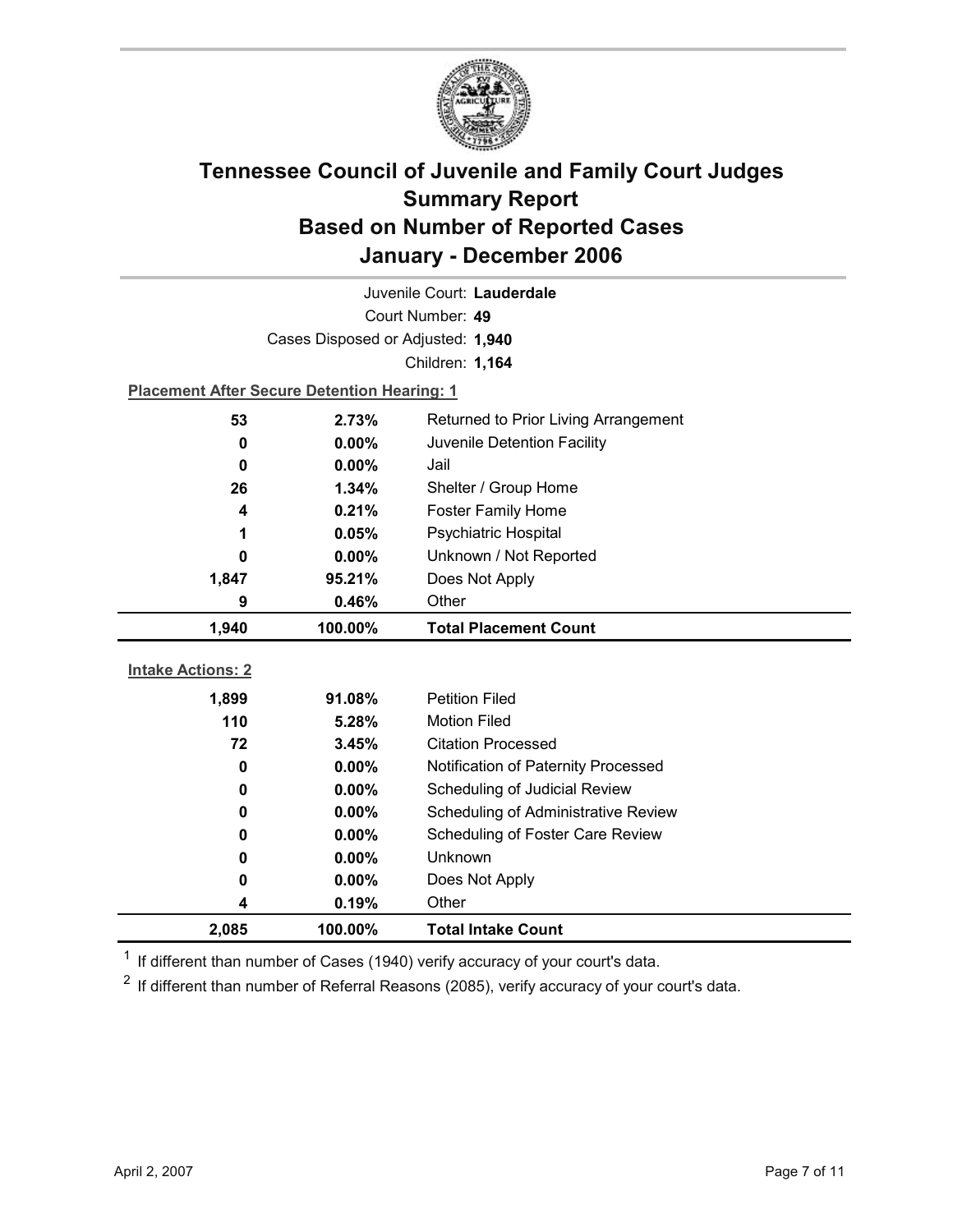

Court Number: **49** Juvenile Court: **Lauderdale** Cases Disposed or Adjusted: **1,940** Children: **1,164**

**Last Grade Completed by Child: 1**

| $\mathbf 0$                             | 0.00%   | Too Young for School     |  |
|-----------------------------------------|---------|--------------------------|--|
| 0                                       | 0.00%   | Preschool                |  |
| 17                                      | 1.46%   | Kindergarten             |  |
| 57                                      | 4.90%   | 1st Grade                |  |
| 25                                      | 2.15%   | 2nd Grade                |  |
| 53                                      | 4.55%   | 3rd Grade                |  |
| 48                                      | 4.12%   | 4th Grade                |  |
| 48                                      | 4.12%   | 5th Grade                |  |
| 64                                      | 5.50%   | 6th Grade                |  |
| 126                                     | 10.82%  | 7th Grade                |  |
| 78                                      | 6.70%   | 8th Grade                |  |
| 88                                      | 7.56%   | 9th Grade                |  |
| 107                                     | 9.19%   | 10th Grade               |  |
| 79                                      | 6.79%   | 11th Grade               |  |
| $\mathbf 0$                             | 0.00%   | 12th Grade               |  |
| 0                                       | 0.00%   | Non-Graded Special Ed    |  |
| $\overline{7}$                          | 0.60%   | <b>GED</b>               |  |
| 55                                      | 4.73%   | Graduated                |  |
| 303                                     | 26.03%  | Never Attended School    |  |
| 9                                       | 0.77%   | Unknown                  |  |
| 0                                       | 0.00%   | Other                    |  |
| 1,164                                   | 100.00% | <b>Total Child Count</b> |  |
| <b>Enrolled in Special Education: 1</b> |         |                          |  |
| 32                                      | 2.75%   | Yes                      |  |
| 1,129                                   | 96.99%  | No                       |  |
| 3                                       | 0.26%   | Unknown                  |  |

 $1$  One child could be counted in multiple categories, verify accuracy of your court's data

**1,164 100.00% Total Child Count**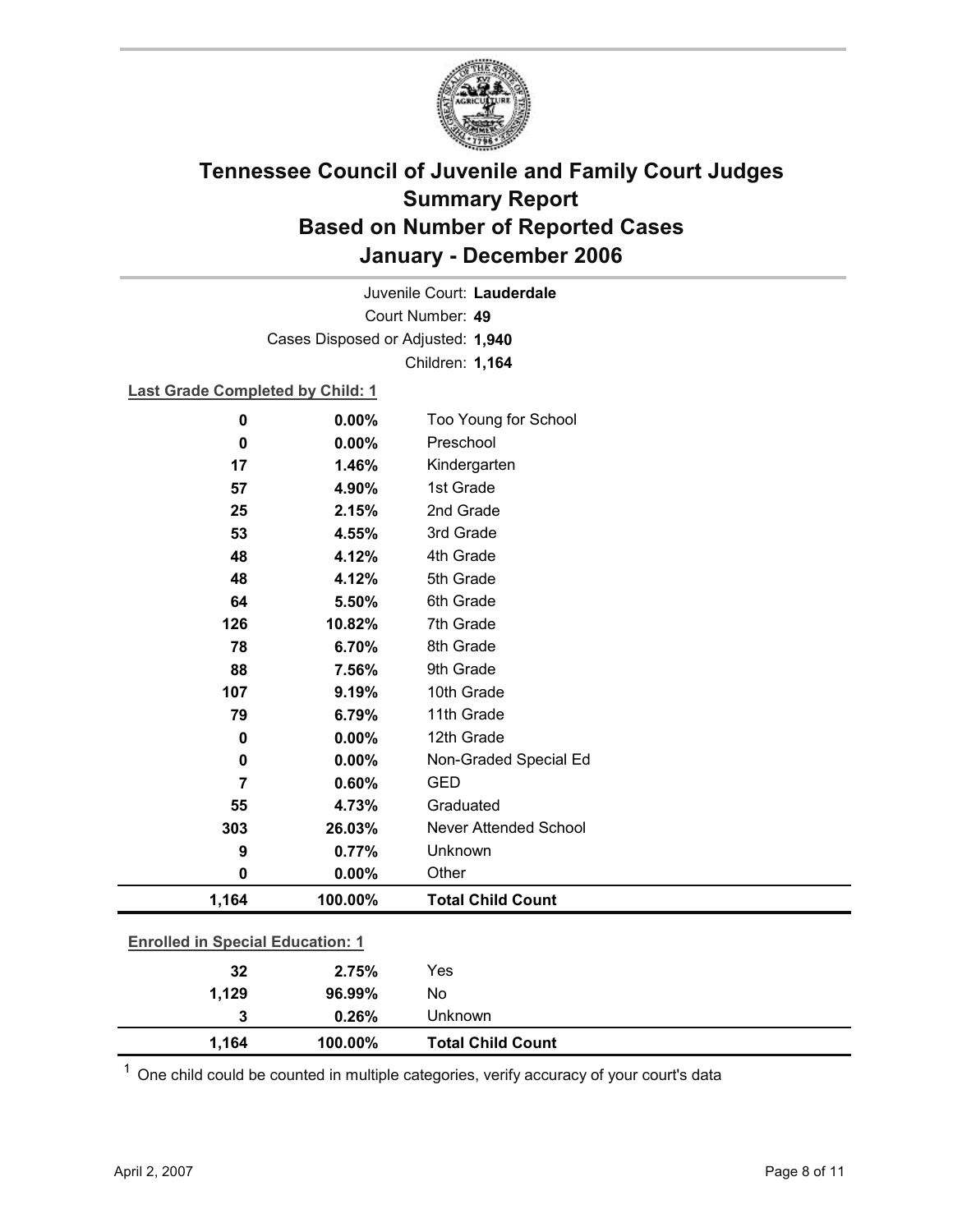

| Juvenile Court: Lauderdale |                                   |                           |  |  |
|----------------------------|-----------------------------------|---------------------------|--|--|
|                            | Court Number: 49                  |                           |  |  |
|                            | Cases Disposed or Adjusted: 1,940 |                           |  |  |
|                            | Children: 1,164                   |                           |  |  |
|                            | <b>Action Executed By: 1</b>      |                           |  |  |
| 1,947                      | 93.38%                            | Judge                     |  |  |
| 0                          | $0.00\%$                          | Referee                   |  |  |
| 138                        | 6.62%                             | <b>YSO</b>                |  |  |
| 0                          | $0.00\%$                          | Other                     |  |  |
| 0                          | $0.00\%$                          | Unknown / Not Reported    |  |  |
| 2,085                      | 100.00%                           | <b>Total Action Count</b> |  |  |

### **Formal / Informal Actions: 1**

| 77    | $3.69\%$ | Dismissed                                      |
|-------|----------|------------------------------------------------|
| 4     | 0.19%    | Retired / Nolle Prosequi                       |
| 492   | 23.60%   | <b>Complaint Substantiated Delinquent</b>      |
| 160   | 7.67%    | <b>Complaint Substantiated Status Offender</b> |
| 166   | 7.96%    | Complaint Substantiated Dependent / Neglected  |
| 0     | $0.00\%$ | <b>Complaint Substantiated Abused</b>          |
| 0     | $0.00\%$ | <b>Complaint Substantiated Mentally III</b>    |
| 138   | 6.62%    | Informal Adjustment                            |
| 0     | $0.00\%$ | <b>Pretrial Diversion</b>                      |
| 0     | $0.00\%$ | Transfer to Adult Court Hearing                |
| 0     | $0.00\%$ | Charges Cleared by Transfer to Adult Court     |
| 1,025 | 49.16%   | <b>Special Proceeding</b>                      |
| 0     | $0.00\%$ | <b>Review Concluded</b>                        |
| 23    | 1.10%    | Case Held Open                                 |
| 0     | $0.00\%$ | Other                                          |
| 0     | $0.00\%$ | Unknown / Not Reported                         |
| 2,085 | 100.00%  | <b>Total Action Count</b>                      |

 $1$  If different than number of Referral Reasons (2085), verify accuracy of your court's data.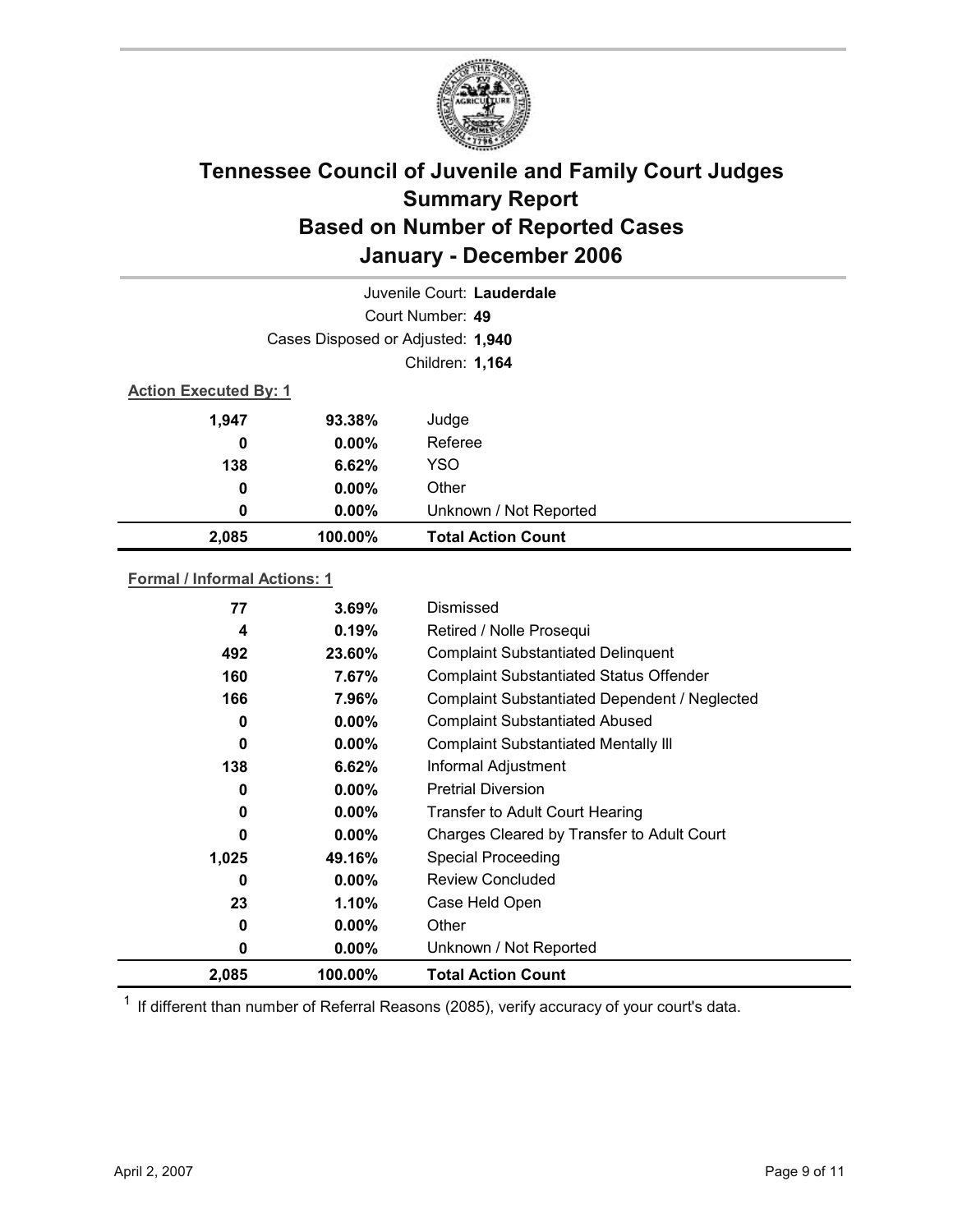

|                                   |                                                       | Juvenile Court: Lauderdale                           |
|-----------------------------------|-------------------------------------------------------|------------------------------------------------------|
|                                   |                                                       | Court Number: 49                                     |
| Cases Disposed or Adjusted: 1,940 |                                                       |                                                      |
|                                   |                                                       | Children: 1,164                                      |
| <b>Case Outcomes:</b>             | There can be multiple outcomes for one child or case. |                                                      |
| 257                               | 5.53%                                                 | <b>Case Dismissed</b>                                |
| 16                                | 0.34%                                                 | Case Retired or Nolle Prosequi                       |
| 133                               | 2.86%                                                 | Warned / Counseled                                   |
| 139                               | 2.99%                                                 | Held Open For Review                                 |
| 96                                | 2.07%                                                 | Supervision / Probation to Juvenile Court            |
| 0                                 | $0.00\%$                                              | <b>Probation to Parents</b>                          |
| 0                                 | $0.00\%$                                              | Referral to Another Entity for Supervision / Service |
| 83                                | 1.79%                                                 | Referred for Mental Health Counseling                |
| 64                                | 1.38%                                                 | Referred for Alcohol and Drug Counseling             |
| 0                                 | 0.00%                                                 | Referred to Alternative School                       |
| 0                                 | $0.00\%$                                              | Referred to Private Child Agency                     |
| 0                                 | $0.00\%$                                              | Referred to Defensive Driving School                 |
| 32                                | 0.69%                                                 | Referred to Alcohol Safety School                    |
| 0                                 | 0.00%                                                 | Referred to Juvenile Court Education-Based Program   |
| 72                                | 1.55%                                                 | Driver's License Held Informally                     |
| 0                                 | 0.00%                                                 | <b>Voluntary Placement with DMHMR</b>                |
| 0                                 | $0.00\%$                                              | <b>Private Mental Health Placement</b>               |
| 0                                 | $0.00\%$                                              | <b>Private MR Placement</b>                          |
| 0                                 | 0.00%                                                 | Placement with City/County Agency/Facility           |
| 0                                 | $0.00\%$                                              | Placement with Relative / Other Individual           |
| 22                                | 0.47%                                                 | Fine                                                 |
| 266                               | 5.73%                                                 | <b>Public Service</b>                                |
| 38                                | 0.82%                                                 | Restitution                                          |
| 0                                 | $0.00\%$                                              | Runaway Returned                                     |
| 183                               | 3.94%                                                 | No Contact Order                                     |
| 0                                 | 0.00%                                                 | Injunction Other than No Contact Order               |
| 59                                | 1.27%                                                 | <b>House Arrest</b>                                  |
| 261                               | 5.62%                                                 | <b>Court Defined Curfew</b>                          |
| 0                                 | $0.00\%$                                              | Dismissed from Informal Adjustment                   |
| 0                                 | 0.00%                                                 | Dismissed from Pretrial Diversion                    |
| 7                                 | 0.15%                                                 | Released from Probation                              |
| 0                                 | 0.00%                                                 | <b>Transferred to Adult Court</b>                    |
| 0                                 | $0.00\%$                                              | <b>DMHMR Involuntary Commitment</b>                  |